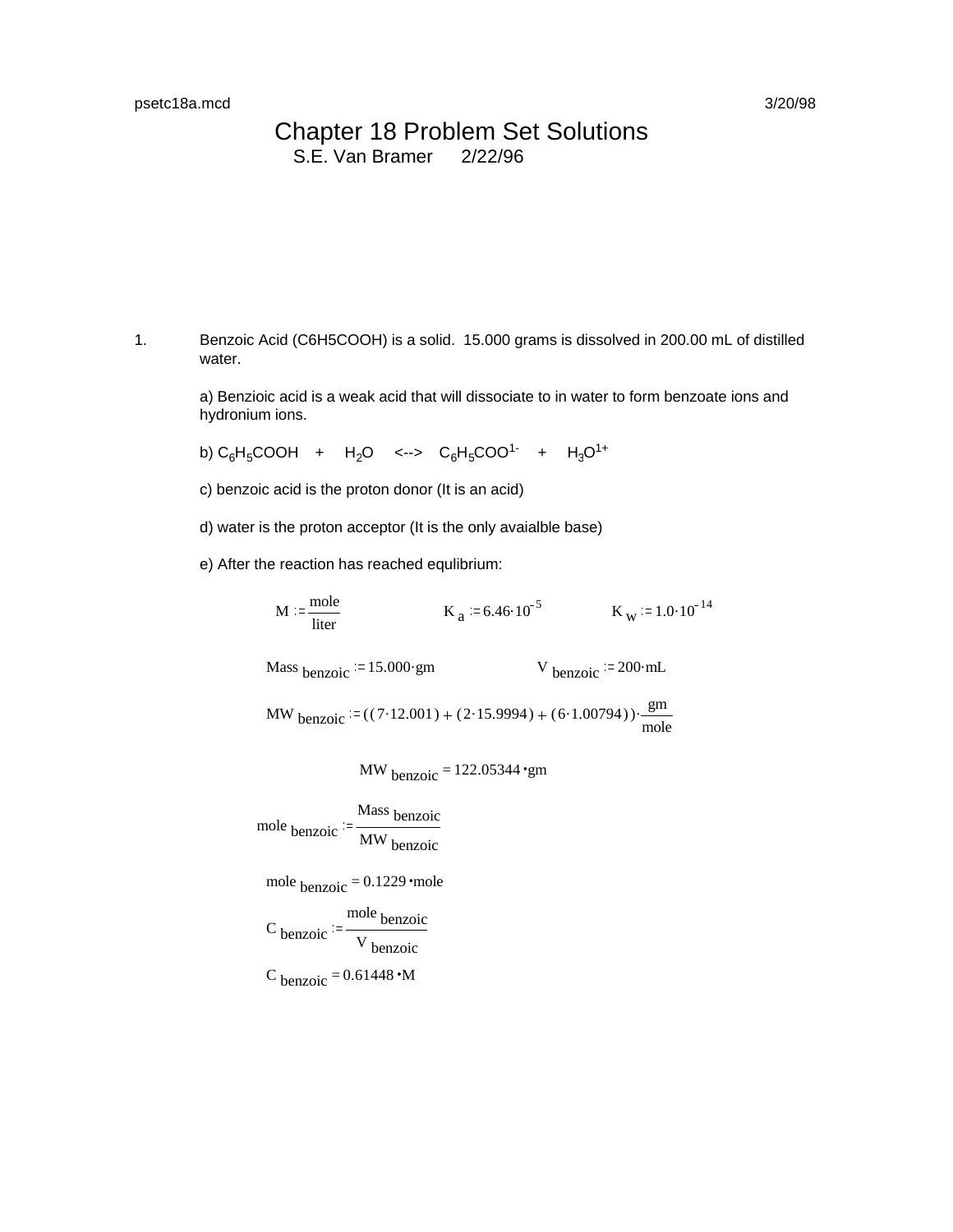$C_6H_5$ COOH +  $H_2O \leftarrow > C_6H_5$ COO<sup>1</sup> +  $H_3O^{1+}$ 

| Start      | C benzoic = $0.61448 \cdot M$ |  |
|------------|-------------------------------|--|
| Change     | $-X$                          |  |
| Equlibrium | $C_{\text{benzolic}} - X$     |  |

Start with the Equlibrium Expression

$$
K_{a} = \frac{X \cdot X}{C_{benzolic} - X}
$$

Substitute in known values

$$
6.46 \cdot 10^{-5} = \frac{X \cdot X}{0.614 - X}
$$

Solve

Using the Quadratic 
$$
X = \begin{pmatrix} 6.2657507532092816567 \cdot 10^{-3} \\ -6.3303507532092816567 \cdot 10^{-3} \end{pmatrix}
$$

Assuming X is small Assuming X is small<br>in the denominator  $X=6.2979679262441468867 \cdot 10^{-3}$ 

These two answers are essentially identical.

Select the appropriate root:

$$
X = 6.2657507532092816567 \cdot 10^{-3} \cdot M
$$

| <b>Benzoic Acid</b> | C benzoic $=C$ benzoic $-X$            | C benzoic = $0.60822 \cdot M$  |
|---------------------|----------------------------------------|--------------------------------|
| Benzoate            | $C_{benzoate} = X$                     | C benzoate = $0.00627 \cdot M$ |
| Hydronium Ion       | $C_{H3O} = X$                          | $C_{H3O} = 0.00627$ ·M         |
|                     | $pH = -\log(X \cdot M^{-1})$           | $pH = 2.20303$                 |
| Hydroxide Ion       | $C_{\text{OH}} = \frac{1.10^{-14}}{V}$ | $C_{OH} = 0 \cdot m^6 M$       |
|                     | $pOH = 14 - pH$                        | $pOH = 11.79697$               |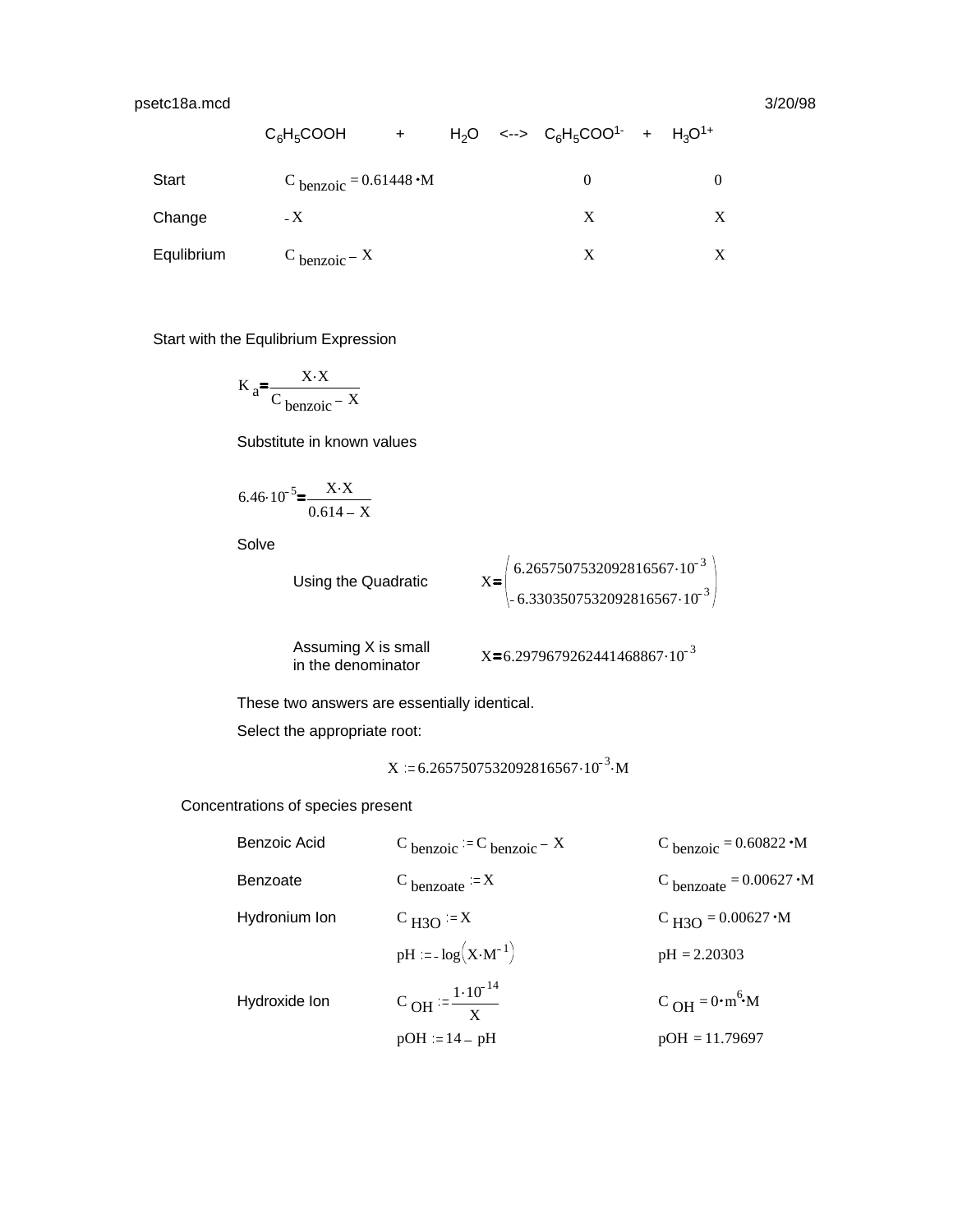2. Sodium benzoate (NaC $<sub>6</sub>H<sub>5</sub>COO$ ) is a solid. Used as a preservative in most pop (soda back</sub> east). 10.000 grams is dissolved in 100.00 mL of distilled water?

a) Sodium benzoate is a salt that will dissocaite completely in water. The benzoate ion will then act as a weak base and undergo hydrolysis with water to form benzioic acid and hydroxide ions.

b)  $\text{NaC}_6\text{H}_5$ COO ---->  $\text{C}_6\text{H}_5$ COO<sup>1-</sup> + Na<sup>1+</sup>

$$
C_6H_5COO^{1-} + H_2O \iff C_6H_5COOH + OH^{1-}
$$

c) water is the proton donor (It acts as an acid)

d) benzoate ion is the proton acceptor (It is the only avaialble base)

e) After the reaction has reached equlibrium:

Mass  $\text{Na}$  benzoate  $= 10.00 \text{ gm}$  V  $\text{Na}$  benzoate  $= 100 \text{ mL}$ 

MW Na\_benzoate  $=(22.989768 + (7.12.001) + (2.15.9994) + (5.1.00794)) \cdot \frac{gm}{2}$ mole

MW  $_{\text{Na}}$  benzoate = 144.03527 •gm

$$
mole_{Na\_benzoate} = \frac{Mass_{Na\_benzoate}}{MW_{Na\_benzoate}}
$$

mole  $Na_{\text{}}$ benzoate = 0.06943 • mole

$$
C_{Na\_benzoate} = \frac{\text{mole Na\_benzoate}}{V_{Na\_benzoate}}
$$

 $C$  Na\_benzoate = 0.69427  $\cdot$ M

$$
C_6H_5COOH
$$
 +  $H_2O$   $\leftarrow$  >  $C_6H_5COO^{1}$  +  $H_3O^{1+}$ 

Start C  $_{\text{Na}}$  benzoate = 0.69427 M 0 0 0

| Change     | $-\Delta$                     |  |
|------------|-------------------------------|--|
| Equlibrium | $C_{\text{Na}}$ benzoate $-X$ |  |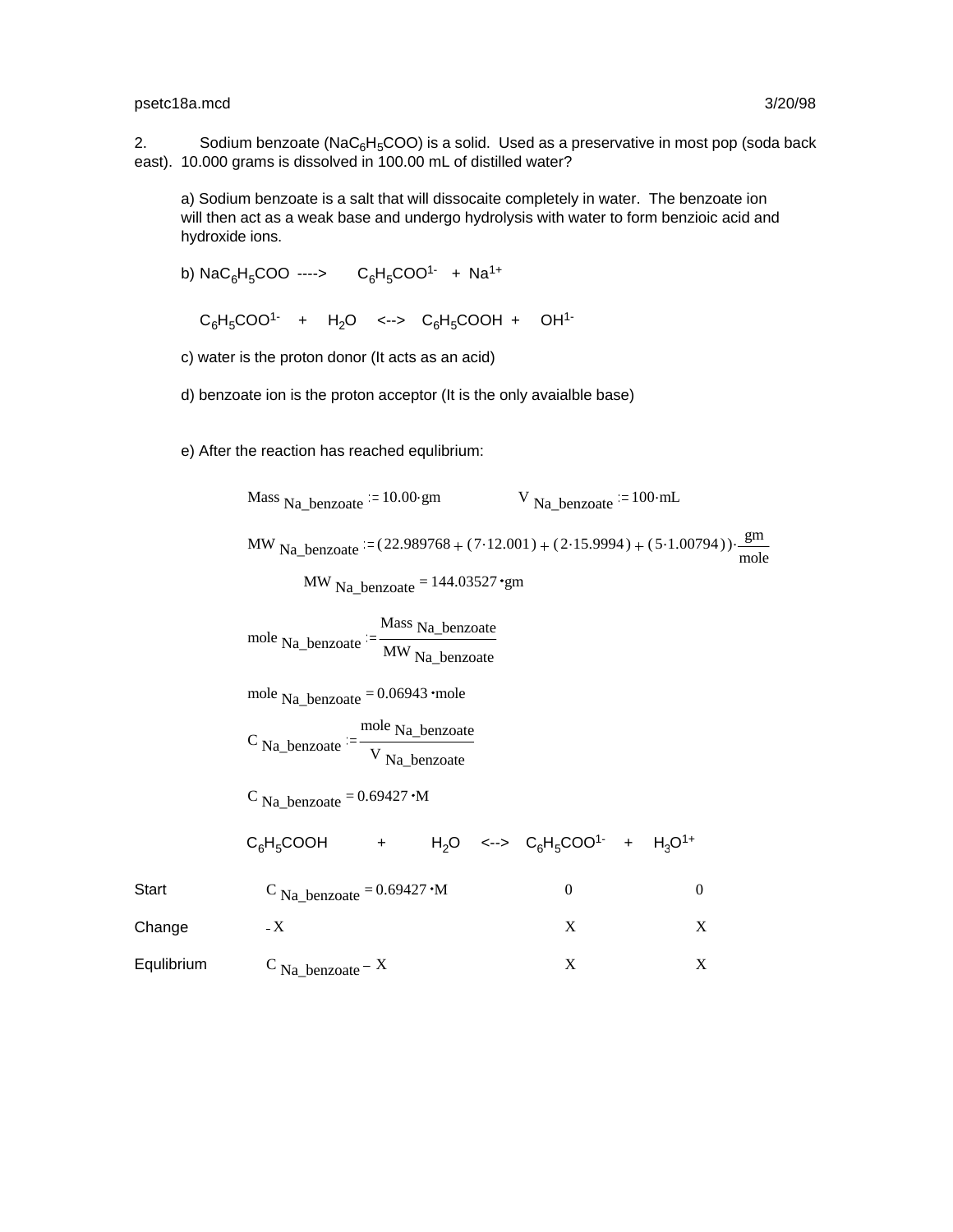Start with the Equlibrium Expression

$$
K_b = \frac{X \cdot X}{C_{Na_bbenzoate} - X}
$$
\n
$$
K_b := \frac{K_w}{K_a}
$$
\n
$$
K_b = 1.54799 \cdot 10^{-10}
$$

Substitute in known values

$$
1.548 \cdot 10^{-10} = \frac{X \cdot X}{0.694 - X}
$$

Solve

Using the Quadratic 
$$
X = \begin{pmatrix} 1.0364824915313481043 \cdot 10^{-5} \\ 1.0364979715313481043 \cdot 10^{-5} \end{pmatrix}
$$

Assuming X is small<br>in the denominator  $X = 1.036490231502448845.10^{-5}$ 

These two answers are essentially identical.

Select the appropriate root:

$$
X = 1.036490231502448845 \cdot 10^{-5}
$$
 M

| <b>Benzoic Acid</b> | $C_{benzoate} = C_{Na_{benzoate}} - X$           | C benzoate = $0.69426 \cdot M$             |
|---------------------|--------------------------------------------------|--------------------------------------------|
| Benzoate            | $C_{benzolic} = X$                               | C benzoic = $1.03649 \cdot 10^{-5}$ ·M     |
| Hydroxide Ion       | $C_{\text{OH}} = X$                              | $C_{\text{OH}} = 1.03649 \cdot 10^{-5}$ ·M |
|                     | $pOH = -\log(C_{\text{OH}} \cdot \text{M}^{-1})$ | $pOH = 4.98443$                            |
| Hydronium Ion       | $C_{H3O} = \frac{K_w M^2}{C_{OH}}$               | $C_{H3O} = 9.64794 \cdot 10^{-10}$ ·M      |
|                     | $pH = -\log(C_{H3O} \cdot M^{-1})$               | $pH = 9.01557$                             |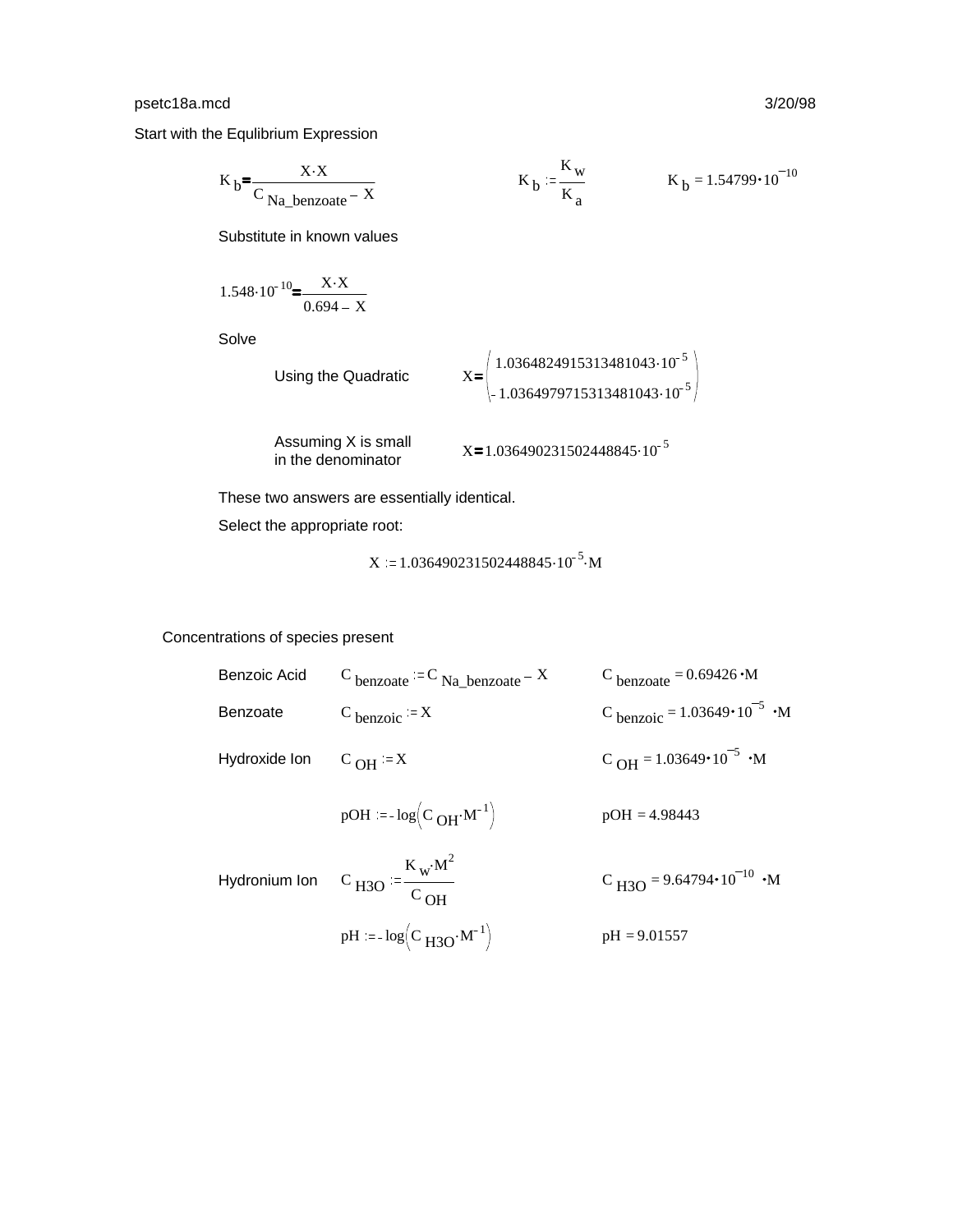3. Sodium Hydroxide (NaOH) is a solid. 5.000 grams is dissolved in 50.00 mL of distilled water?

a) Sodium hydroxide is a salt and a strong base. It will completely dissociate in water to form hydroxide ions and sodium ions

b) NaOH ---> 
$$
OH^{1-} + Na^{1+}
$$

c) NaOH is an Arrhenius base so it is not typically thought of in terms of proton donors and acceptors. One way to do this is that after the NaOH dissociates the hydroxide undergoes the following acid/base reaction.

OH1- + H2O <--> H2O + OH1-

Now the hydroxide can be considered the proton acceptor (base) and the water is considered the proton donor (acid)

e) After the reaction has reached equlibrium: (Note since NaOH is a strong base, it is not nessicary to work the equlibrium calcualtions. This reaction goes to completion.

Mass NaOH = 5.00 gm   
\n
$$
V_{NaOH} = 50 \text{ mL}
$$
\n
$$
MW_{NaOH} = (22.989768 + 15.9994 + 1.00794) \cdot \frac{\text{gm}}{\text{mole}}
$$
\n
$$
MW_{NaOH} = 39.99711 \cdot \text{gm}
$$
\n
$$
mole_{NaOH} = \frac{Mass NaOH}{MW NaOH}
$$

mole  $NaOH = 0.12501$  mole

$$
C_{NaOH} := \frac{\text{mole NaOH}}{\text{V NaOH}}
$$

 $C_{\text{NaOH}} = 2.50018 \cdot M$ 

Hydroxide Ion

\n
$$
C_{OH} := C_{NaOH}
$$
\n
$$
C_{OH} = 2.50018 \cdot M
$$
\n
$$
pOH := -\log(C_{OH} \cdot M^{-1})
$$
\n
$$
C_{H3O} := \frac{K_{w} M^{2}}{C_{OH}}
$$
\n
$$
PH := -\log(C_{H3O} \cdot M^{-1})
$$
\n
$$
PH = 14.39797
$$
\nQH = 2.50018 \cdot M

\n
$$
PH = 2.50018 \cdot M
$$
\n
$$
PH = 2.50018 \cdot M
$$
\n
$$
PH = 2.50018 \cdot M
$$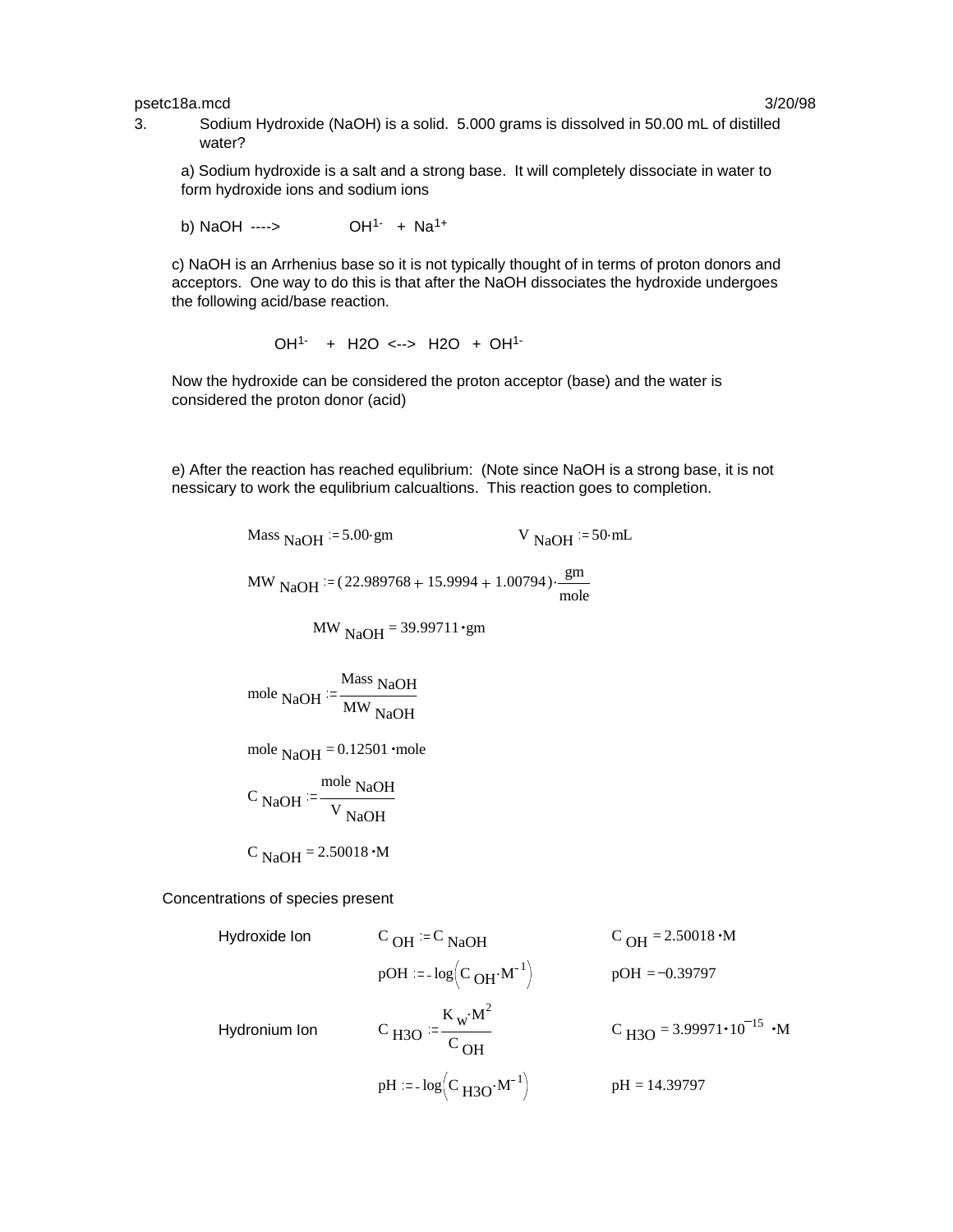a) Benzioic acid is a weak acid and benzoate is the conjugate base so this system will form a buffer solution.

b)  $C_6H_5COOH$  +  $H_2O$  <-->  $C_6H_5COO^{1-}$  +  $H_3O^{1+}$ 

c) benzoic acid is the proton donor (It is an acid)

d) water is the proton acceptor (It is the only available base)

e) After the reaction has reached equilibrium:

First determine the concentration of the acid and the base after dilution:

V<sub>total</sub> := V<sub>benzoic</sub> + V<sub>Na\_benzoate</sub> V<sub>total</sub> = 300·mL  
\nC<sub>acid</sub> = 
$$
\frac{\text{mole benzoic}}{\text{V total}}
$$
 C<sub>acid</sub> = 0.40966·M  
\nC<sub>base</sub> :=  $\frac{\text{mole Na_benzoate}}{\text{V}}}$  C<sub>base</sub> = 0.23142·M

$$
V_{\text{total}}
$$

Next look at the equilibrium

|              | $C_6H_5COOH$ +                      |  | $H_2O \leftarrow \rightarrow C_6H_5COO^{1} + H_3O^{1+}$ |  |              |
|--------------|-------------------------------------|--|---------------------------------------------------------|--|--------------|
| <b>Start</b> | $C_{\text{acid}} = 0.40966 \cdot M$ |  | C <sub>base</sub> = $0.23142 \cdot M$                   |  | $\mathbf{0}$ |
| Change       | $-X$                                |  |                                                         |  | X            |
| Equilibrium  | $C_{\text{acid}} - X$               |  | $C_{base} + X$                                          |  | X            |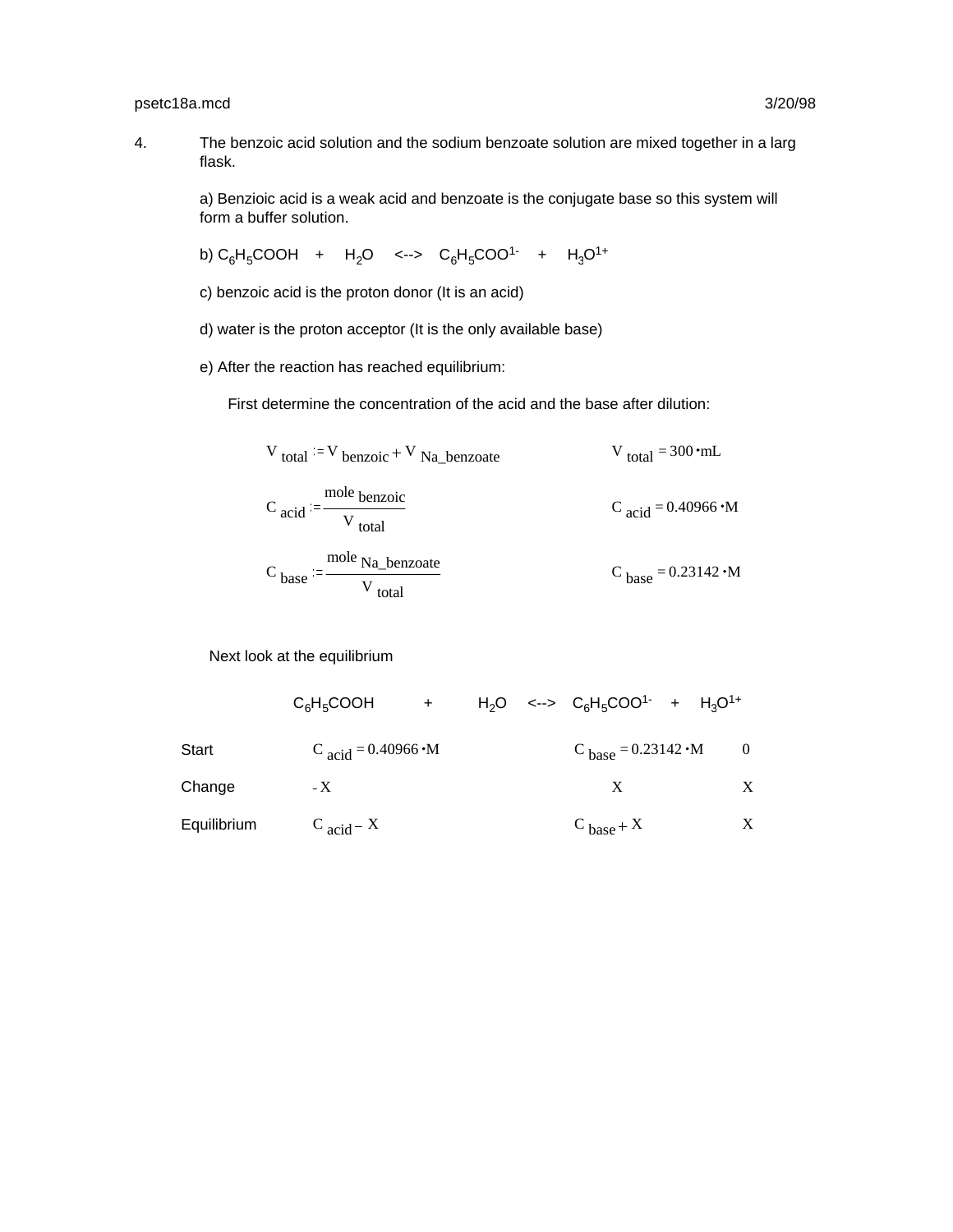Start with the Equilibrium Expression

$$
K_{a} = \frac{(C_{base} + X) \cdot X}{C_{acid} - X}
$$

Substitute in known values

$$
6.49 \cdot 10^{-5} = \frac{(0.23142 + X) \cdot X}{0.40966 - X}
$$

Solve

Using the Quadratic 
$$
X = \begin{pmatrix} 1.147969291519977 \cdot 10^{-4} \end{pmatrix}
$$

$$
\left| \begin{array}{c} 2.11117676669291519977 \\ -2315996969291519977 \end{array} \right|
$$

 $X = 1.1488606861982542563 \cdot 10^{-4}$ 

Assuming X is small compared to the concentration of the acid or the base

These two answers are essentially identical.

Select the appropriate root:

$$
X = 1.147969291519977 \cdot 10^{-4} \cdot M
$$

| Benzoic Acid    | C benzoic $=$ C acid – X                        | C benzoic = $0.40954 \cdot M$               |
|-----------------|-------------------------------------------------|---------------------------------------------|
| <b>Benzoate</b> | $C_{benzoate} = C_{base} + X$                   | C benzoate = $0.23154 \cdot M$              |
| Hydronium Ion   | $C_{H3O} = X$                                   | $C_{H3O} = 1.14797 \cdot 10^{-4}$ ·M        |
|                 | $pH = -\log(X \cdot M^{-1})$                    | $pH = 3.94007$                              |
| Hydroxide Ion   | $C_{OH} = \frac{1 \cdot 10^{-14} \cdot M^2}{V}$ | $C_{\text{OH}} = 8.71103 \cdot 10^{-11}$ ·M |
|                 | $pOH = 14 - pH$                                 | $pOH = 10.05993$                            |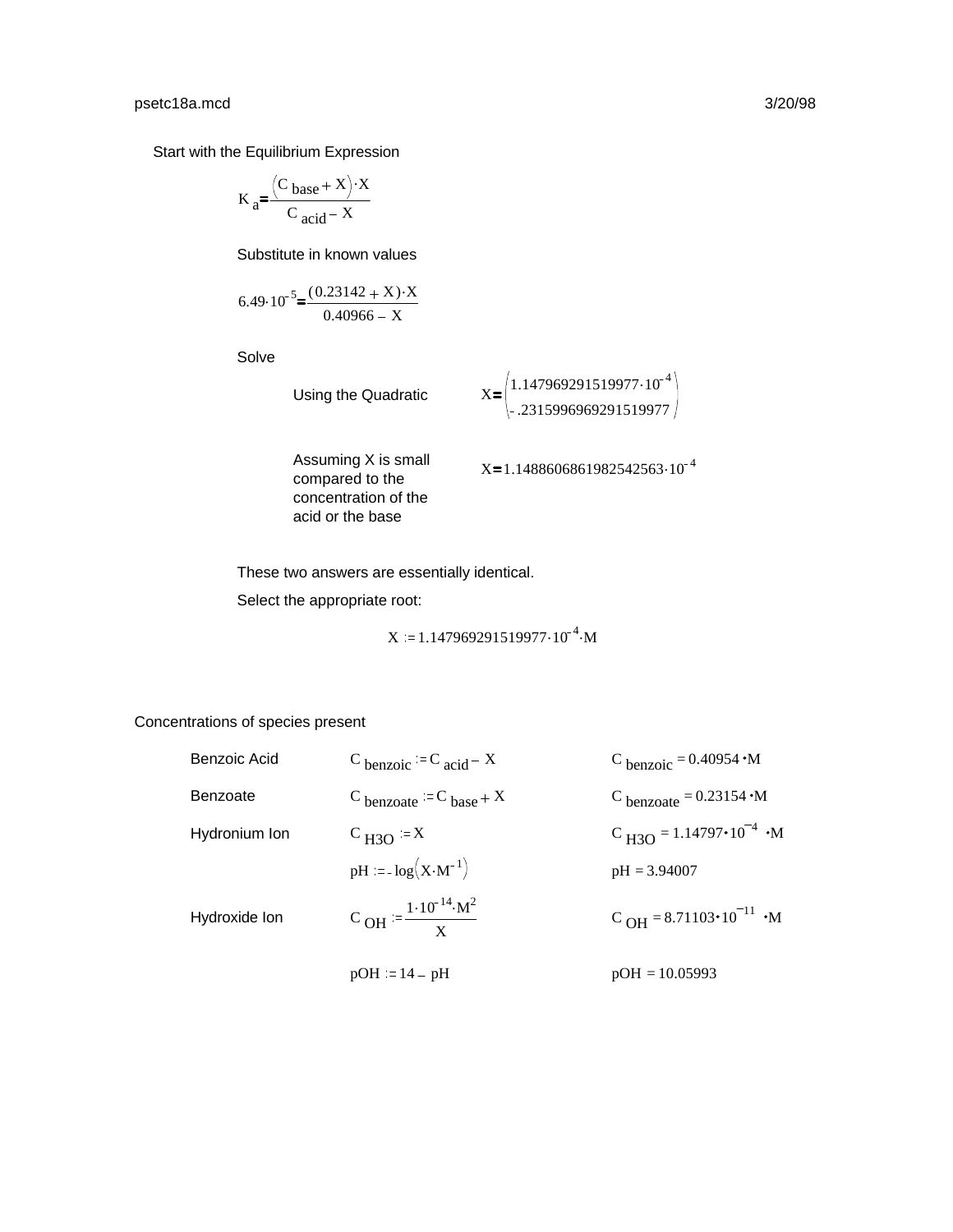5. 1.00 mL of the sodium hydroxide solution is added to the buffer.

Adding NaOH shifts the equilibrium from the above system. To solve for the new equilibrium conditions, two steps are required.

 First since OH- is a strong base, and benzoic acid is the strongest acid available,  $C_6H_5COOH$  + OH <-->  $C_6H_5COO<sup>1</sup>$  +  $H_2O$ 

This reaction will go to completion so that for:

 $C_{\text{NaOH}} = 2.50018 \cdot M$  V  $_{\text{NaOH}} = 1 \cdot mL$ mole  $NaOH = C NaOH$ <sup>V</sup> NaOH mole  $NaOH = 0.0025$  mole V total  $V = V$  benzoic + V Na benzoate + V NaOH V total = 0.301 liter

The new initial, NON-EQULIBRIUM, conditions for benzoic acid and benzoate ion are:

| Benzoic Acid                               | Benzoate                        |
|--------------------------------------------|---------------------------------|
| mole $_{\rm acid}$ = mole $_{\rm benzoic}$ | mole $base := mole$ Na benzoate |
| mole $_{\text{acid}} = 0.1229$             | mole $_{\text{base}} = 0.06943$ |

mole  $_{\text{benzoic}}$  = mole  $_{\text{acid}}$  - mole  $_{\text{NaOH}}$  mole  $_{\text{benzoate}}$  = mole  $_{\text{base}}$  + mole  $_{\text{NaOH}}$ 

benzoate

$$
C_{benzolic} = \frac{\text{(mole benzoic)}}{V_{total}}
$$
\n
$$
C_{benzolic} = 0.4 \cdot M
$$
\n
$$
C_{benzode} = 0.23896 \cdot M
$$
\n
$$
C_{benzode} = 0.23896 \cdot M
$$

Based upon these initial concentrations, solve for the equilibrium values, assuming X reacts:

$$
K_{a} = \frac{(C_{benzoate} + X) \cdot X}{C_{benzoic} - X}
$$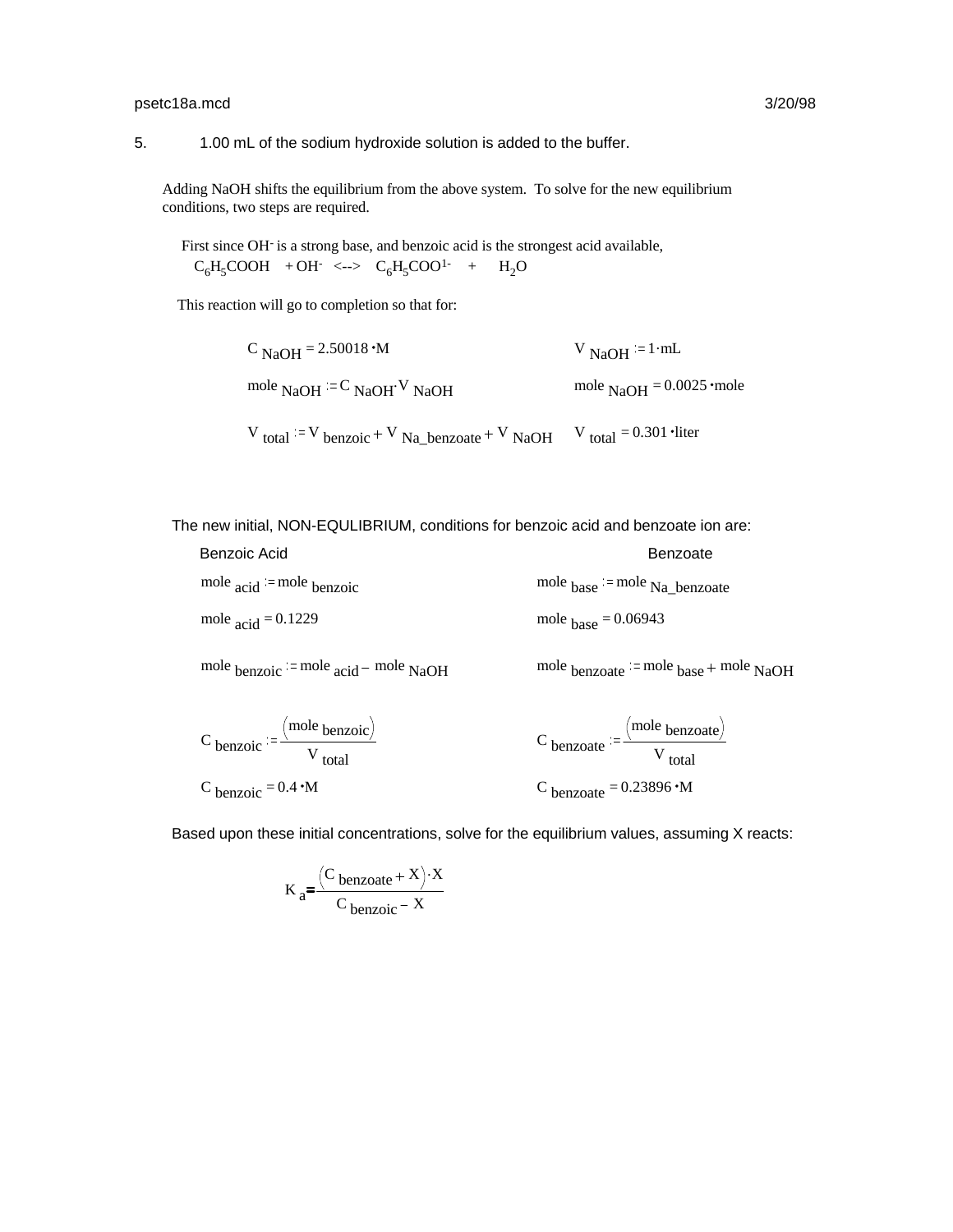Substitute in known values

$$
6.49 \cdot 10^{-5} = \frac{(0.23896 + X) \cdot X}{0.4 - X}
$$

Solve

Using the Quadratic 
$$
X = \begin{bmatrix} 1.08 \\ 1.08 \end{bmatrix}
$$

 $\sqrt{1.0855862725786263 \cdot 10^{-4}}$  $\bigg\}$ . 23913345862725786263

Assuming X is small compared to the concentration of the acid or the base

 $X = 1.0863742885838634081 \cdot 10^{-4}$ 

These two answers are essentially identical.

Select the appropriate root:

 $X = 1.0855862725786263 \cdot 10^{-4}$  M

| Benzoic Acid    | C benzoic $=$ C benzoic $- X$                   | C benzoic = $0.39988 \cdot M$              |
|-----------------|-------------------------------------------------|--------------------------------------------|
| <b>Benzoate</b> | C benzoate $=C$ benzoate $+X$                   | C benzoate = $0.23907 \cdot M$             |
| Hydronium Ion   | $C_{H3O} = X$                                   | $C_{H3O} = 1.08559 \cdot 10^{-4}$ ·M       |
|                 | $pH = -\log(X \cdot M^{-1})$                    | $pH = 3.96434$                             |
| Hydroxide Ion   | $C_{OH} = \frac{1 \cdot 10^{-14} \cdot M^2}{V}$ | $C_{\text{OH}} = 9.21161 \cdot 10^{-11}$ M |
|                 | $pOH = 14 - pH$                                 | $pOH = 10.03566$                           |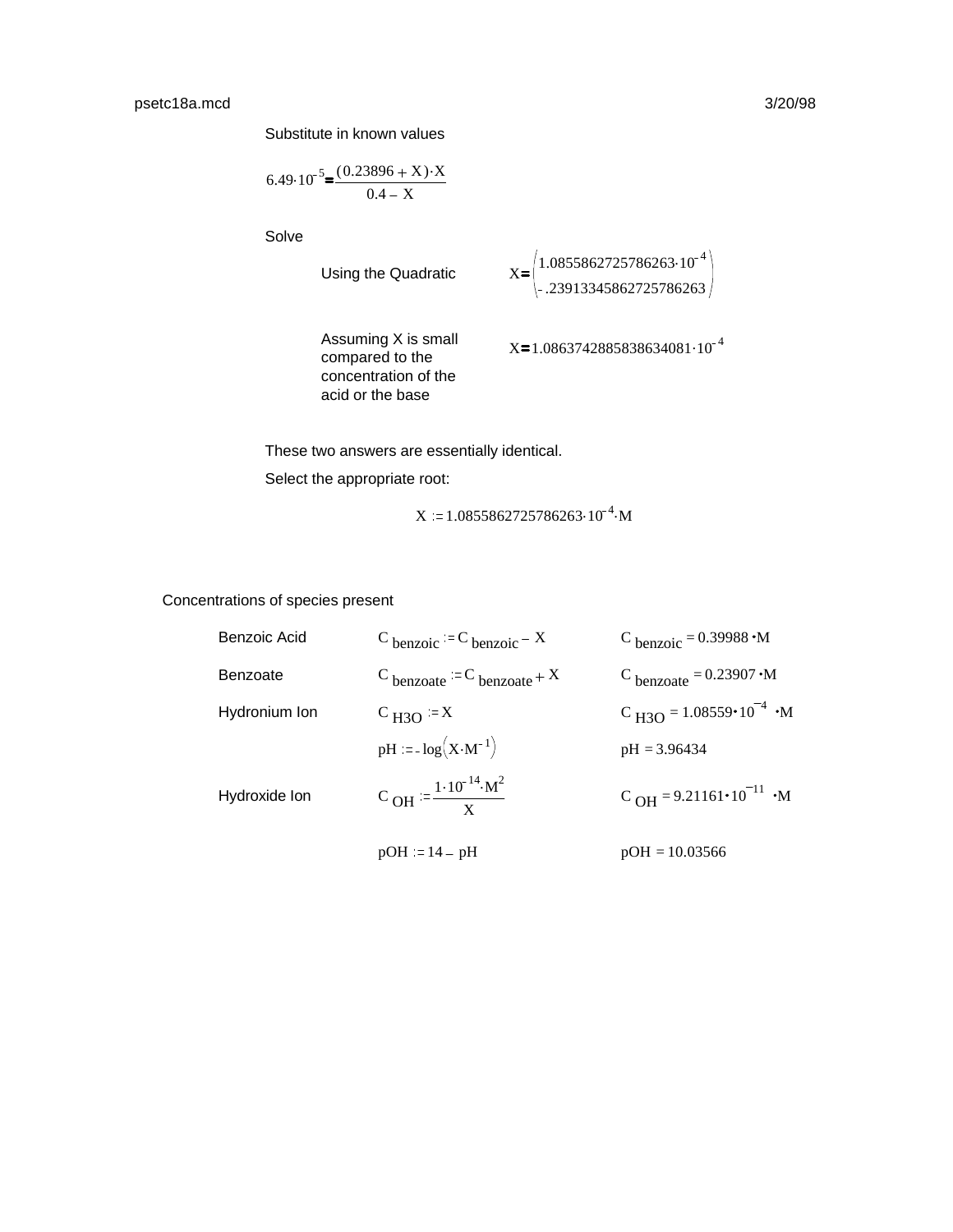6. 10.00 mL of the sodium hydroxide solution is added to the buffer.

Adding NaOH shifts the equilibrium from the above system. To solve for the new equilibrium conditions, two steps are required.

 First since OH- is a strong base, and benzoic acid is the strongest acid available,  $C_6H_5COOH$  + OH <-->  $C_6H_5COO<sup>1</sup>$  +  $H_2O$ 

This reaction will go to completion so that for:

$$
V_{NaOH} = 2.50018 \cdot M
$$
  
\n
$$
V_{NaOH} = 10 \cdot mL
$$
  
\n
$$
V_{NaOH} = 10 \cdot mL
$$
  
\n
$$
V_{NaOH} = 10 \cdot mL
$$
  
\n
$$
V_{NaOH} = 10 \cdot mL
$$
  
\n
$$
V_{NaOH} = 0.025 \cdot mole
$$
  
\n
$$
V_{total} = 0.31 \cdot liter
$$

The new initial, NON-EQULIBRIUM, conditions for benzoic acid and benzoate ion are:

| Benzoic Acid                   | Benzoate                 |
|--------------------------------|--------------------------|
| mole $_{\text{acid}} = 0.1229$ | mole $_{base} = 0.06943$ |

mole  $_{\text{benzoic}}$  = mole  $_{\text{acid}}$  - mole  $_{\text{NaOH}}$  mole  $_{\text{benzoate}}$  = mole  $_{\text{base}}$  + mole  $_{\text{NaOH}}$ 

$$
C_{benzolic} := \frac{(mole_{benzolic})}{V_{total}}
$$
  
\n
$$
C_{benzolic} = 0.3158 \cdot M
$$
  
\n
$$
C_{benzode} = 0.30461 \cdot M
$$
  
\n
$$
C_{benzode} = 0.30461 \cdot M
$$

Based upon these initial concentrations, solve for the equilibrium values, assuming X reacts:

$$
K_{a} = \frac{(C_{benzoate} + X) \cdot X}{C_{benzolic} - X}
$$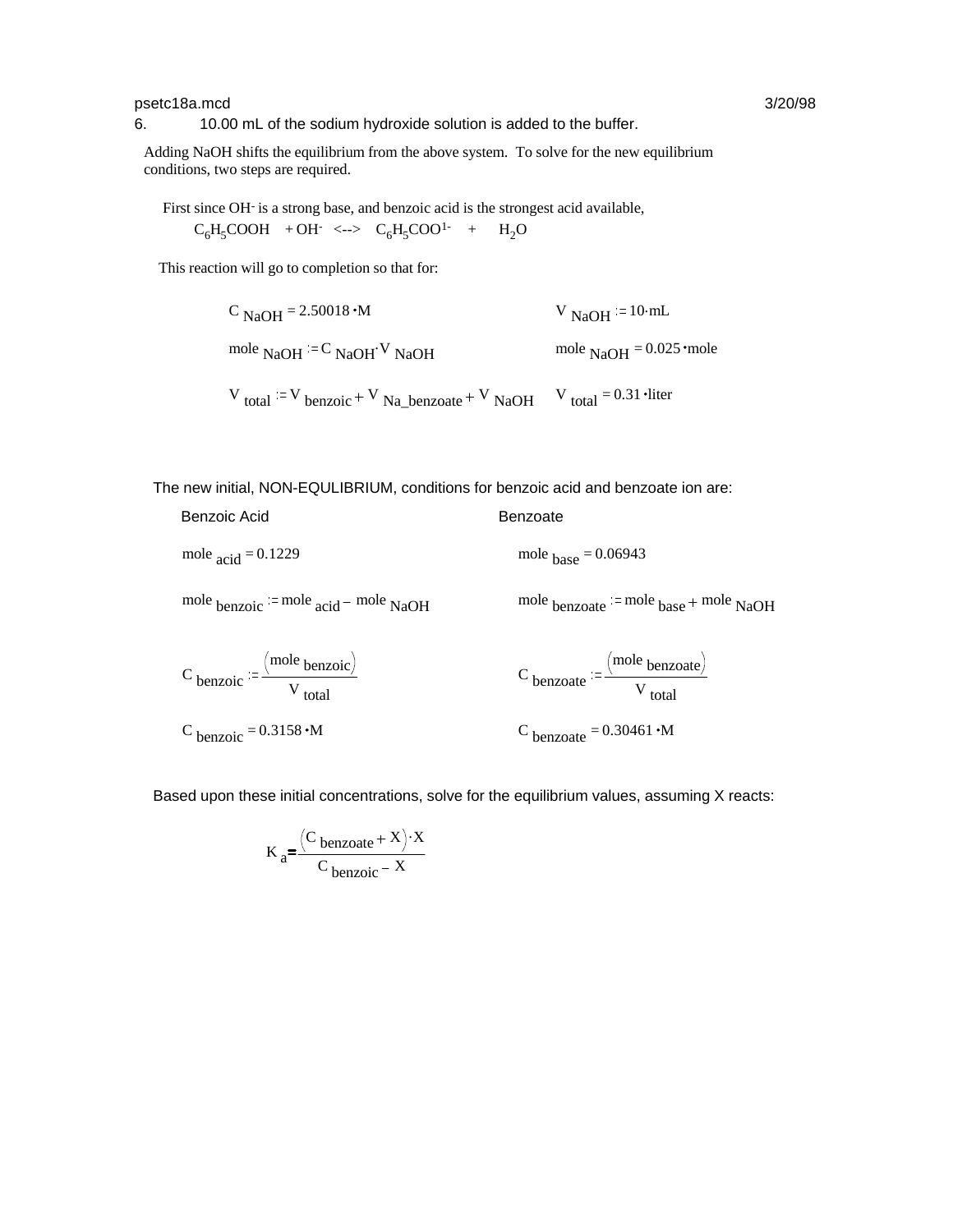Substitute in known values

$$
6.49 \cdot 10^{-5} = \frac{(0.30461 + X) \cdot X}{0.3158 - X}
$$

Solve

Using the Quadratic 
$$
X
$$

$$
X = \begin{pmatrix} 6.72549552686874 \cdot 10^{-5} \\ -.3047421549552686874 \end{pmatrix}
$$

Assuming X is small compared to the concentration of the acid or the base

 $X = 6.728413381044614425 \cdot 10^{-5}$ 

These two answers are essentially identical.

Select the appropriate root:

$$
X := 6.728413381044614425 \cdot 10^{-5}
$$
·M

| Benzoic Acid    | C benzoic $=$ C benzoic $- X$                   | C benzoic = $0.31572 \cdot M$              |
|-----------------|-------------------------------------------------|--------------------------------------------|
| <b>Benzoate</b> | C benzoate $=C$ benzoate $+X$                   | C benzoate = $0.30468 \cdot M$             |
| Hydronium Ion   | $C_{H3O} = X$                                   | $C_{H3O} = 6.72841 \cdot 10^{-5}$ ·M       |
|                 | $pH = -\log(X \cdot M^{-1})$                    | $pH = 4.17209$                             |
| Hydroxide Ion   | $C_{OH} = \frac{1 \cdot 10^{-14} \cdot M^2}{V}$ | $C_{\text{OH}} = 1.48623 \cdot 10^{-10}$ M |
|                 | $pOH = 14 - pH$                                 | $pOH = 9.82791$                            |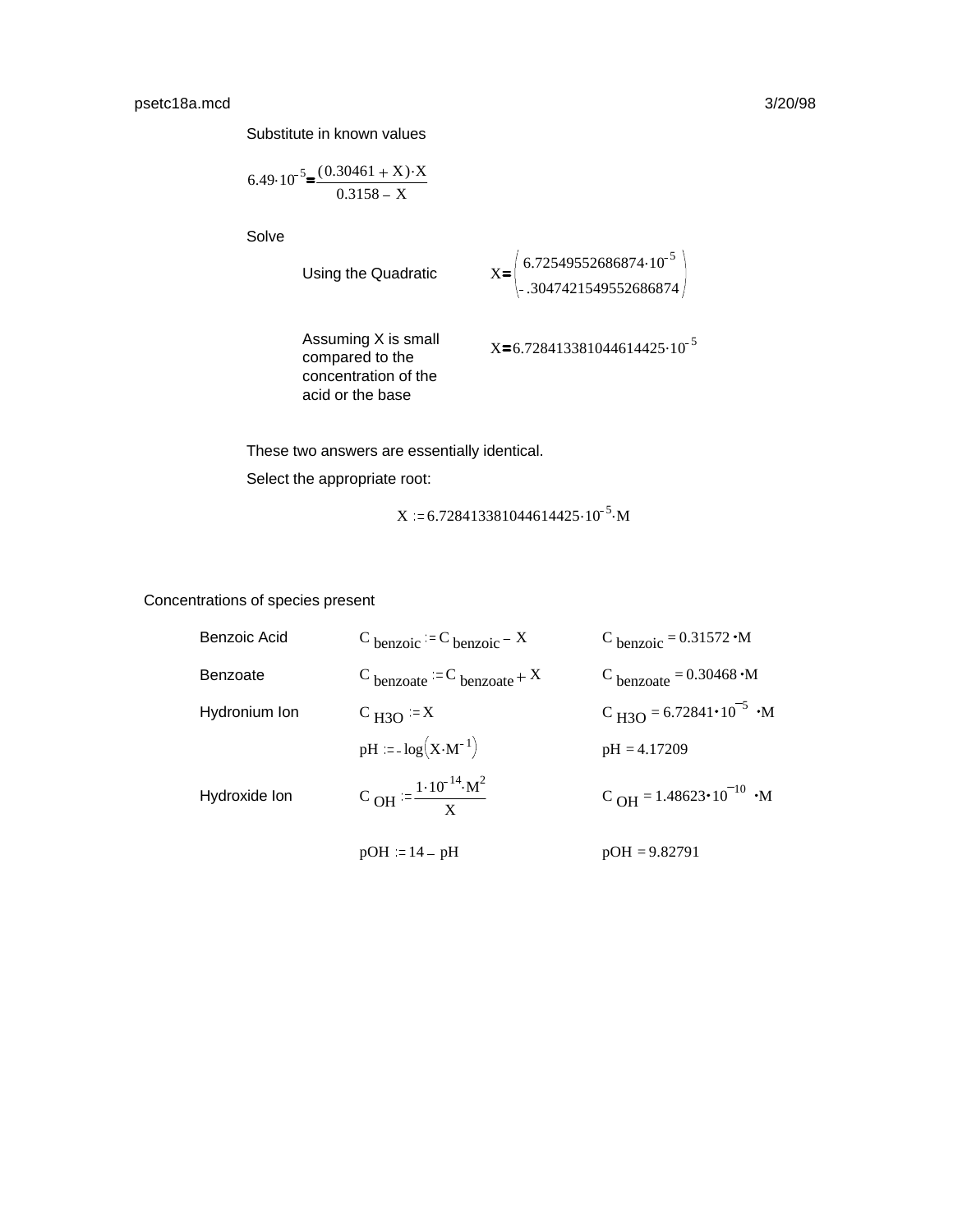#### 7. 25.00 mL of the sodium hydroxide solution is added to the buffer.

Adding NaOH shifts the equilibrium from the above system. To solve for the new equilibrium conditions, two steps are required.

First since OH- is a strong base, and benzoic acid is the strongest acid available,

 $C_6H_5COOH$  + OH <-->  $C_6H_5COO<sup>1</sup>$  +  $H_2O$ 

This reaction will go to completion so that for:

 $C_{\text{NaOH}} = 2.50018 \text{ M}$   $V_{\text{NaOH}} = 25 \text{ mL}$ mole  $NaOH = C NaOH$ <sup>V</sup> NaOH mole  $N_A$ OH = 0.0625 • mole V total  $V = V$  benzoic + V Na\_benzoate + V NaOH V total = 0.325 liter

The new initial, NON-EQULIBRIUM, conditions for benzoic acid and benzoate ion are:

| mole $_{\text{acid}} = 0.1229$ | mole $_{base} = 0.06943$ |
|--------------------------------|--------------------------|

Benzoic Acid Benzoate

mole  $_{\text{benzoic}}$  = mole  $_{\text{acid}}$  - mole  $_{\text{NaOH}}$  mole  $_{\text{benzoate}}$  = mole  $_{\text{base}}$  + mole  $_{\text{NaOH}}$ 

C benzoic mole benzoic V<sub>total</sub>

$$
C_{benzoate} = \frac{\text{(mole benzoate)}}{V_{total}}
$$

 $C_{\text{benzolic}} = 0.1858 \cdot M$   $C_{\text{benzoute}} = 0.40594 \cdot M$ 

Based upon these initial concentrations, solve for the equilibrium values, assuming X reacts:

$$
K_{a} = \frac{(C_{benzoate} + X) \cdot X}{C_{benzoic} - X}
$$